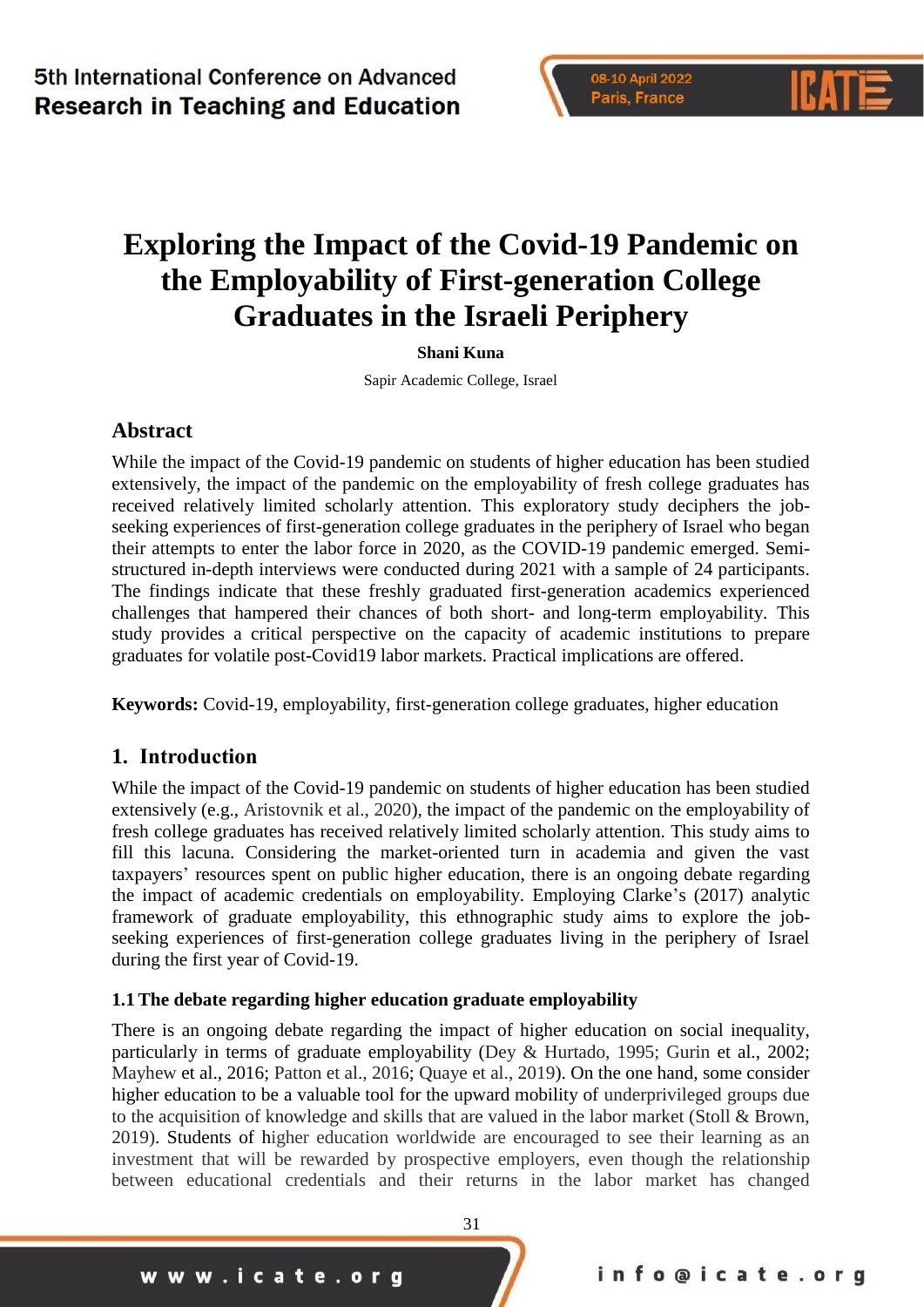significantly (Tomlinson, 2008). In response to increasing pressure from stakeholders such as governments and employers, academic institutions have incorporated various skill-based learning outcomes into degree programs. The latter are expected to increase graduate employability (Clarke, 2017; Holmes, 2013). Examples of market-oriented content embedded in higher education include entrepreneurship education programs (Komulainen et al., 2020; Kuna & Nadiv, 2021) and work placements (Allen et al., 2013).

On the other hand, evidence suggests that higher education may not provide all its presumed advantages. The various mechanisms through which academic institutions might create and exacerbate social inequality have been studied extensively (Abu-Rabia-Queder, 2019; Allen, & Hollingworth, 2013; Gabriel, 2020; Morales, 2014). For example, Allen et al. (2013) identified practices and discourses through which students in higher education work placements were produced as "neoliberal subjects." Some students, however, were excluded from this process, because normative evaluations of 'successful' and 'employable' students were classed, raced and gendered. Allen et al. (2013) concluded that work placements operated as a domain in which inequalities within both higher education and the labor market are reproduced and sustained. In a similar vein, entrepreneurial narratives presented as identity models in higher education were not equally accessed by lower-class students and women (Komulainen et al., 2020).

#### **1.2 The concept of graduate employability**

While graduate employability has become a key driver for academic institutions worldwide (Holmes, 2013), the concept of employability has been analized from different perspectives. Holmes (2013) examined three competing concepts of employability, which he termed the "possessive," "positioning" and "processual" approaches. The possessive approach, which is based on notions of human capital (skills and attributes), dominates the discourse of policy and practice. The positioning perspective focuses on social capital (networks, social class), and the processual approach focuses on the concept of graduate identity, which sustains career self-management (Holmes, 2013). Claiming that the instrumental approach of academic institutions to graduate employability has failed to incorporate critical factors, Clarke (2017) developed an alternative framework that incorporates six key dimensions – human capital, social capital, individual attributes, individual behaviors, perceived employability and labor market factors. This study employs Clarke's (2017) analytic framework of graduate employability.

#### **1.3 The research context: The Israeli labor market**

Israeli society is complex in terms of socioeconomic diversity and inequality (Kuna & Nadiv, 2019; Nadiv & Kuna, 2020). Over the years, neoliberalism has intensified income inequalities besides exacerbating the marginalization of minorities in the Israeli labor market (Mundlak, 2017). Consequently, a sharp hierarchy in the stratification system has become institutionalized in the Israeli labor market. While the success of Israel's hi-tech sector has attracted ample attention from the global business press, this wealth does not characterize all of Israel's regions but only its center. The Israeli geographical periphery, on which this study focuses, is typically associated with educational disparities and poverty.

Regarding Israeli higher education and inequality, Abu-Rabia-Queder (2019) claimed that, paradoxically, policies designed to promote minority groups (e.g., Ethiopian Jews) by providing them with opportunities in institutions of higher learning bolster the reproduction of national and religious supremacy of hegemonic groups in Israeli academia. Considering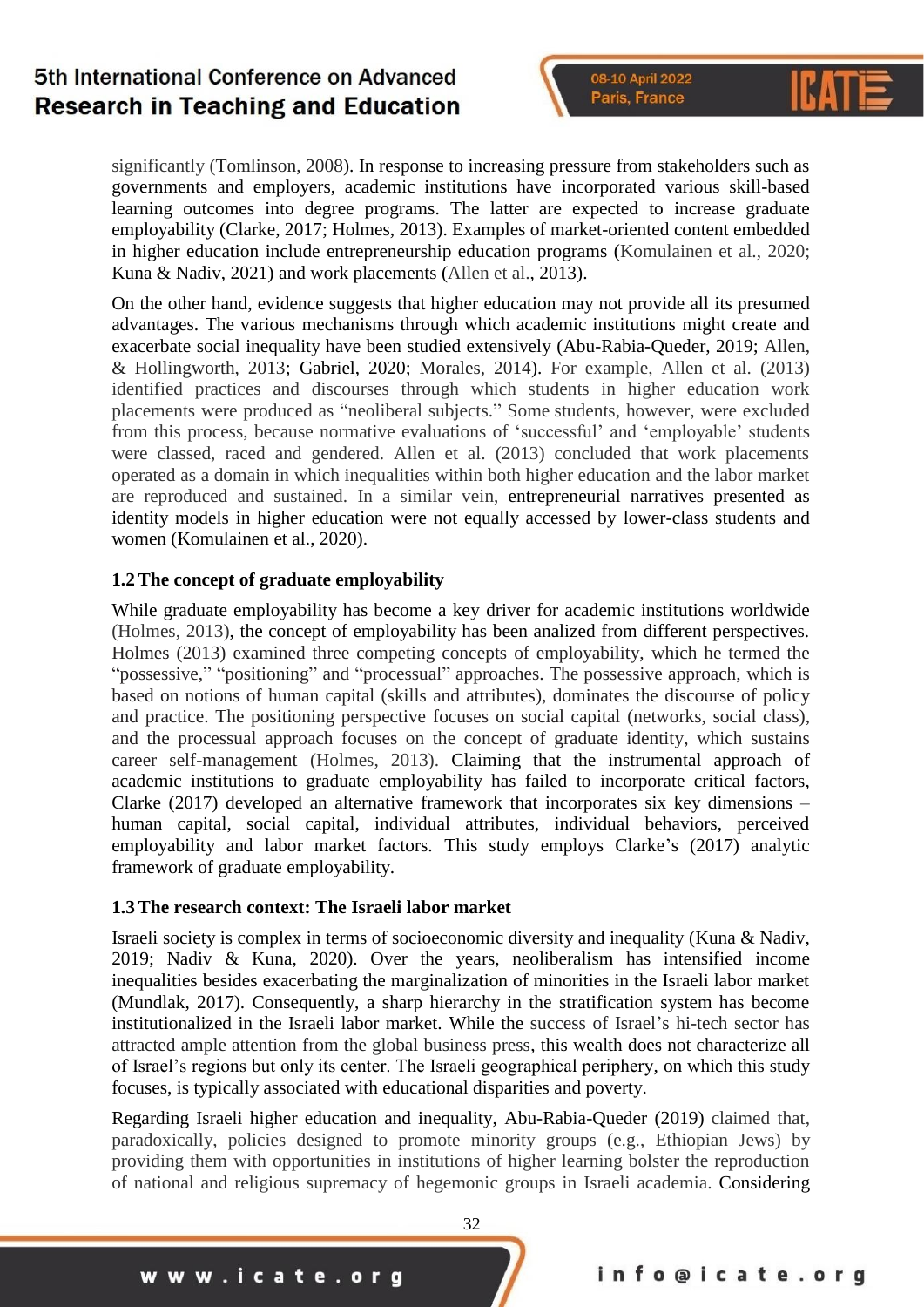08-10 April 2022 Paris, France

the economic tensions between the Israeli center and periphery, a college in the southern Israeli periphery provides a suitable setting for exploring the experiences of first-generation fresh college graduates as jobseekers during the first year of the Covid-19 pandemic.

In the following section, I specify the methodological approach. Then I present the findings. In the final section, I briefly discuss the findings and offer practical implications.

### **2. Method**

#### **2.1 Sample**

The participants in this study were 24 (12 women, 12 men) first-generation college graduates who graduated towards the end of 2019. All of them graduated from a college in the southern periphery of Israel, where they live. They began their attempts to enter the labor force in early 2020, along with the emergence of the COVID-19 pandemic. The participants responded to a written invitation regarding the research that was sent by email to a group of 60 former students of the author. Their average age was 27, and 50% of them were single.

#### **2.2 Data Collection**

Semi-structured in-depth interviews were utilized to facilitate participants' descriptions of their experiences as jobseekers. The author conducted such interviews individually with each participant. The author employed Clarke's (2017) theoretical framework by presenting questions relating to six key dimensions of graduate employability – human capital, social capital, individual attributes, individual behaviors, perceived employability and labor market factors. Several predetermined questions that were presented to each interviewee explored their conceptions of these six dimensions. Each interview lasted about 60 minutes on average. All interviews were transcribed verbatim. All interviewees gave their informed consent to participating in the study and were assured confidentiality.

#### **2.3 Data Analysis**

In the subsequent phase of thematic content analysis, guided by Creswell and Poth (2017), the author coded each interview. For each interview, codes were assigned to units of several sentences. The first round of open coding yielded several initial codes, such as job-seeking challenges, the benefits of higher education credentials, and more. Each interview yielded coded categories, which were then analyzed to discover major systematic content themes. Further analysis assisted in narrowing down the categories into several major themes. Finally, the author analyzed the interactions between the different themes and their possible meanings. This systematic process continued until all the data was analyzed thoroughly.

### **3. Findings**

#### **3.1 First-generation college graduates' perceived employability**

As fresh college graduates, the participants in this study had initially felt optimistic regarding their prospective employability. They had assumed that their diploma would open many doors and enhance their employability both in the periphery and in the center of Israel, to where some planned to commute. This positive expectation was reported as significant by the study participants, considering that they live in an economic and geographical periphery where attractive employment opportunities are relatively scant. Furthermore, as firstgeneration college graduates, the study participants had expected academic credentials to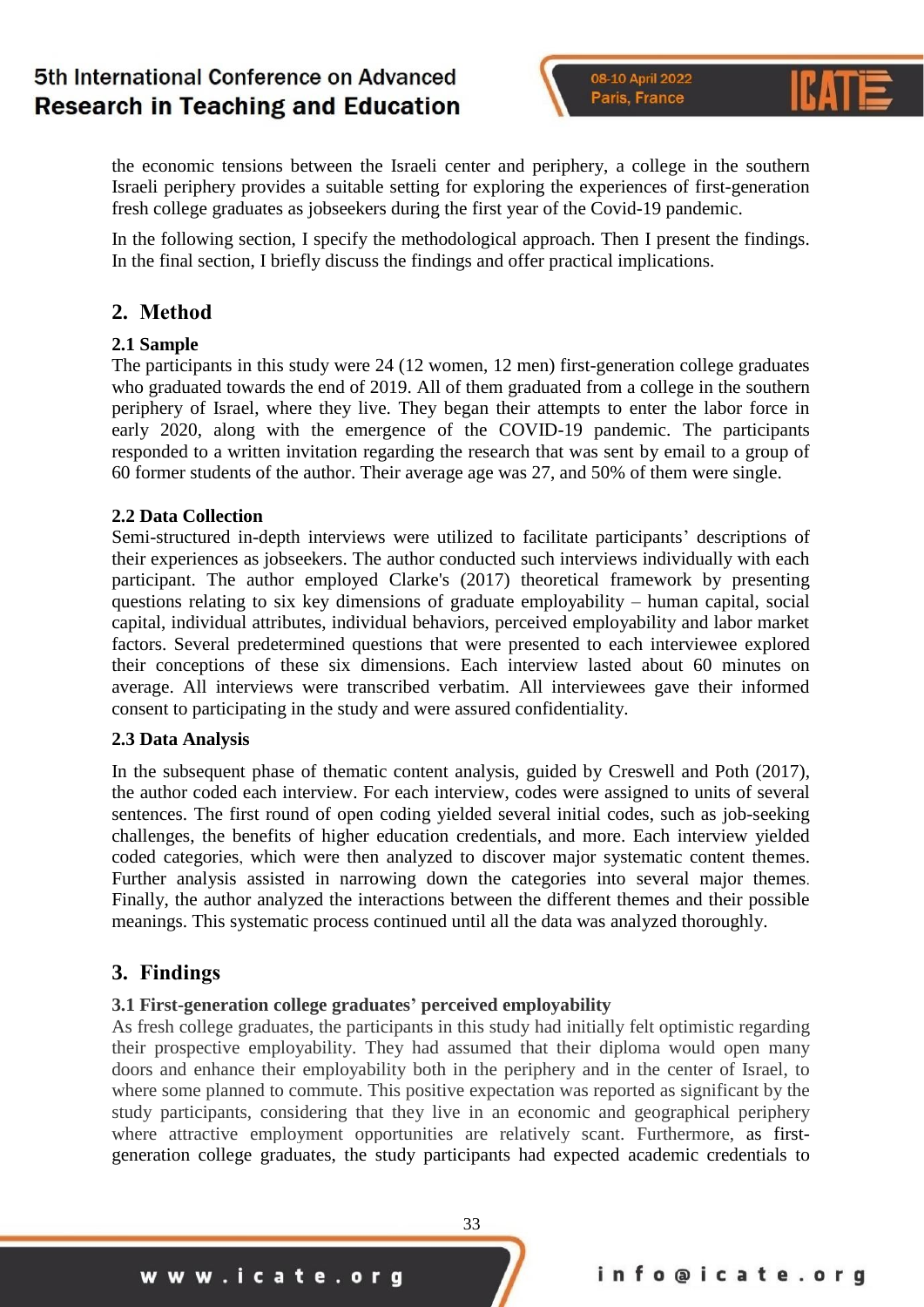bolster their employability in comparison to members of their age cohorts who had not aquired academic credentials.

After graduating from college, however, all the participants in this study have struggled constantly to find degree-relevant work in the periphery. Soon after their graduation, the outbreak of Covid-19 exacerbated the scarcity of degree-relevant jobs in the periphery, which also led to rising polarization between "bad jobs" (part-time, low-skilled and temporary) and "good jobs." During 2020, the first year of the pandemic, the study participants were offered mostly low-skilled part-time jobs that did not require academic credentials or provide them with meaningful occupational experiences. Consequently, these first-generation academics reported having lowered their occupational expectations and intentions, perceiving their employability to be very low.

#### **3.2 Labor market factors**

Macroeconomic factors, including the nature of demand for labor in the instable and volatile economy of the pandemic, have significantly impacted the number of job vacancies and where those vacancies are located. The first year of the pandemic has been a period of reduced labor market demand, so even highly employable graduates living in the Israeli periphery (e.g., computer science graduates) have struggled to find degree-relevant work. Given their low geographical mobility, these fresh graduates have been hampered by the fewer work options in their region. Furthermore, considering the unprecedented economic uncertainty, employers have increased their use of part-time, temporary or casual employees rather than hire fulltime workers.

#### **3.3 Human capital and social capital**

Despite having acquired skills and knowledge during their academic studies, which are considered valuable human capital, the graduates in this study conceived social capital to be a prerequisite for their success in the Israeli labor market during the first year of Covid-19. Considering their limited social capital (low social class, small networks, and no access to gatekeepers in the labor market), the study participants reported recurring experiences as unwelcome job candidates in comparison to other jobseekers who had better social capital. Social class differences between the periphery and center generated obstacles for these fresh first-generation academics that were already underprivileged with respect to access to the social capital associated with prominent employers who represent hegemonic groups in Israeli society.

#### **3.4 Employability**

Considering the above interrelated dimensions, first-generation fresh graduates have reported hardship in securing proper degree-relevant employability during the first year of Covid-19. The outcome of these constraints has been long-term unemployment (4 months and upward) for 75% of the participants in this study. Furthermore, the participants' negative experiences as jobseekers have significantly affected their prospective employability. The participants reported that the pandemic has hampered their chances of both short- and long-term employability, because the lack of occupational experience in the short run exacerbates their chances of finding stable skilled jobs which require prior experience, and vice versa. This vicious circle has led some of the interviewees to conclude that their monetary investment in higher education has exacerbated rather than alleviated geographical and economic disparities.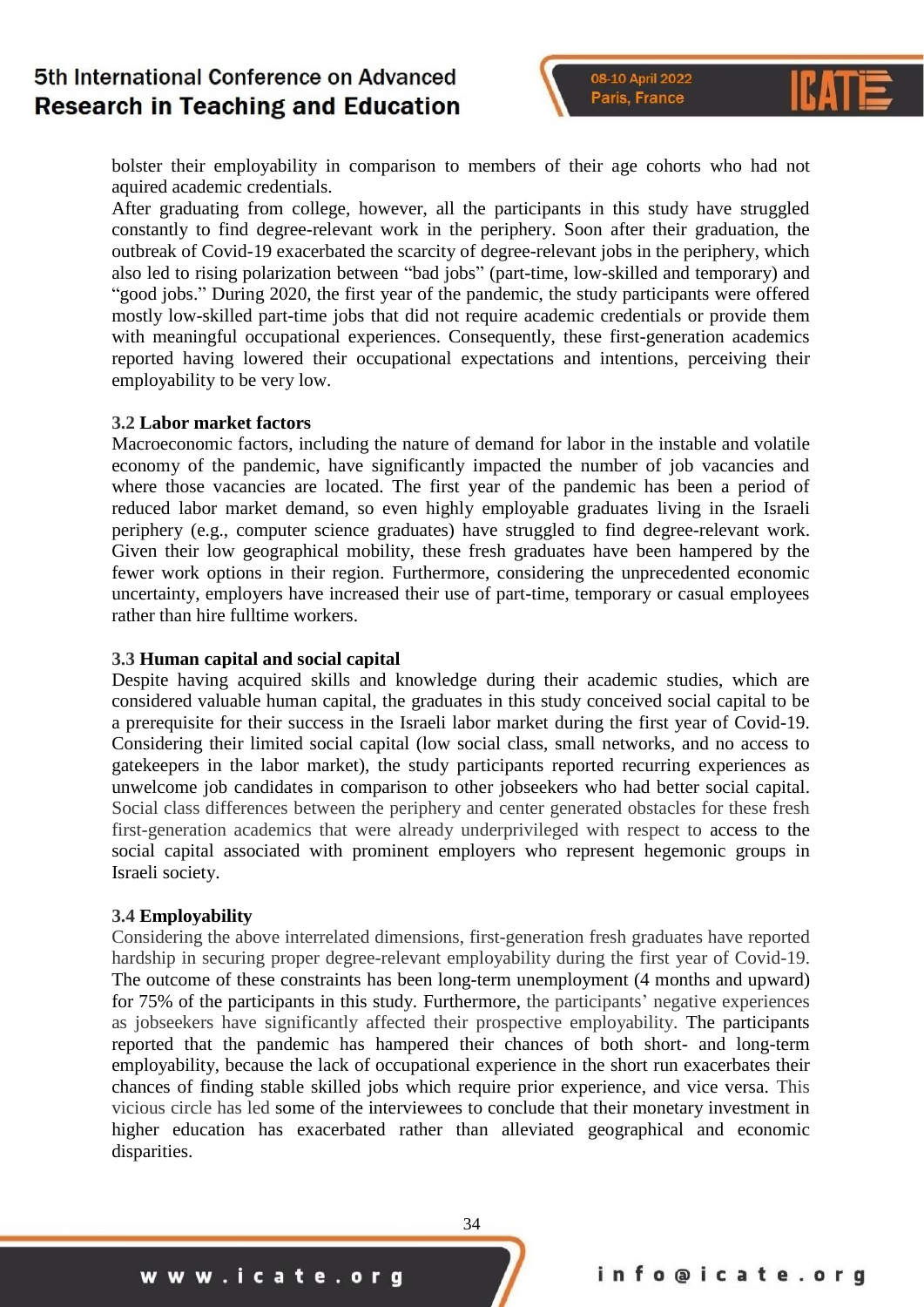#### 08-10 April 2022 Paris, France

## **4. Discussion**

Based on the analysis of semi-structured interviews with a sample of first-generation college graduates in the periphery of Israel, the aim of this study was to explore their job-seeking experiences in the unprecedented setting of the Covid-19 labor market. The findings indicate that these freshly graduated first-generation academics experienced significant challenges that hampered their chances of both short- and long-term employability. While they acknowledge the unusual effect of the pandemic on the labor market, these college graduates' experience of low employability has aroused their skepticism as regards the potential of academic credentials to alleviate geographical and economic disparities. Considering the ongoing debate regarding the impact of higher education on social inequality, these findings contribute to the critical perspective of higher education as an avenue of social mobility through employability (Abu-Rabia-Queder, 2019; Clarke, 2017). The findings also echo previous analysis of the pandemic as exacerbating social and economic inequalities (Bapuji et al., 2020; Maestripieri, 2021).

Practical implications are offered. The findings shed light on the role of academia in preparing students in their last stages of study to contend with the foreseen obstacles they are expected to encounter as jobseekers, particularly in times of economic crisis and unusual circumstances. Being properly prepared for the hardship of job-seeking may advance the success of young academics, particularly first-generation graduates with limited social capital, during their attempts to find proper degree-relevant work.

#### **4.1 Limitations and suggestions for future research**

This exploratory study has some limitations. First, I have not included a comparison to students in other academic institutions in Israel. Second, the study is based on a mediumsized sample of former students who expressed their willingness to be interviewed. Finally, this qualitative study did not obtain quantitative data. Prospective research may overcome the limitations of this study by delving further into an array of issues: Do specific environmental circumstances trigger different types of challenges for fresh college graduates? What factors may foster graduates' success in entering the labor market during times of crisis? I hope that future research will provide the necessary insights.

### **5. Conclusion**

This study has explored the job-seeking experiences of first-generation fresh college graduates living in the Israeli periphery during the first year of the Covid-19 pandemic. In sum, contrary to their expectations as regards their academic credentials, first-generation graduates experienced job-seeking challenges that hampered their chances of proper employability.

### **References**

Abu-Rabia-Queder, S. (2019). The paradox of diversity in the Israeli academia: reproducing white Jewishness and national supremacy, *Race Ethnicity and Education*, *14*, 1-19.

Allen, K., & Hollingworth, S. (2013). 'Sticky subjects' or 'cosmopolitan creatives'? Social class, place and urban young people's aspirations for work in the knowledge economy. *Urban Studies*, *50*(3), 499-517.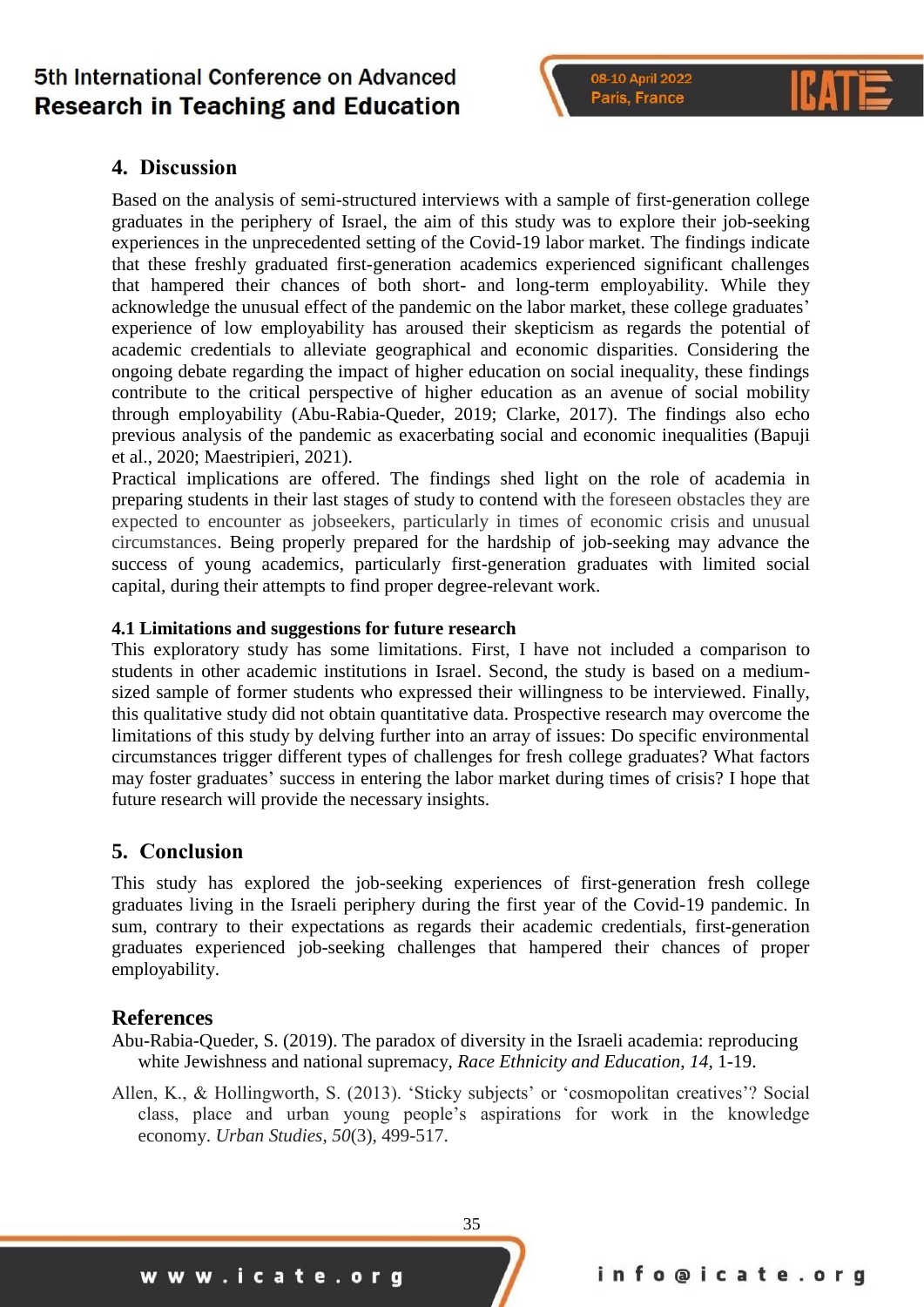- Allen, K., Quinn, J., Hollingworth, S., & Rose, A. (2013). Becoming employable students and 'ideal' creative workers: exclusion and inequality in higher education work placements, *British Journal of Sociology of Education*, *34*(3), 431-452.
- Aristovnik, A., Keržič, D., Ravšelj, D., Tomaževič, N., & Umek, L. (2020). Impacts of the COVID-19 pandemic on life of higher education students: A global perspective. *Sustainability*, *12*(20), 8438.
- Bapuji, H., Patel, C., Ertug, G., & Allen, D. G. (2020). Corona crisis and inequality: Why management research needs a societal turn. *Journal of Management*, *46* (7), 1205-1222.
- Clarke, M. (2018). Rethinking graduate employability: The role of capital, individual attributes and context. *Studies in Higher Education*, *43*(11), 1923-1937.
- Creswell, J.W., & Poth, C.N. (2017). *Qualitative inquiry and research design*. Sage.
- Dey, E. L., & Hurtado, S. (1995). College impact, student impact: A reconsideration of the role of students within American higher education. *Higher Education*, *30*(2), 207-223
- Gabriel, D. (2020). *Transforming the ivory tower: Models for gender equality and social justice*. UCL Press.
- Gurin, P., Dey, E., Hurtado, S., & Gurin, G. (2002). Diversity and higher education: Theory and impact on educational outcomes. *Harvard Educational Review*, *72*(3), 330-367.
- Holmes, L. (2013). Competing perspectives on graduate employability: possession, position or process?. *Studies in Higher Education*, *38*(4), 538-554.
- Komulainen, K., Siivonen, P., Kasanen, K., & Räty, H. (2020). "How to give a killer pitch?" Performances of entrepreneurial narratives as identity models in higher education. *Entrepreneurship Education and Pedagogy*, *3*(3), 214–235.
- Kuna, S., & Nadiv, R. (2019). The embodiment of otherness: Deconstructing power relations between staffing agencies, diverse jobseekers and organizations in the Israeli business sector. In M. Fotaki & A. Pullen (eds.), *Diversity, affect and embodiment in organizing* (pp. 195-224). New York: Palgrave Macmillan.
- Kuna, S. & Nadiv, R. (2021). Socially underprivileged students in the Israeli periphery contending with paradox in an academic entrepreneurship education program. *Israeli Sociology*, *22*(2), 128-148.
- Maestripieri, L. (2021). The covid-19 pandemics: Why intersectionality matters. *Frontiers in Sociology*, 6,642-662.
- Mayhew, M. J., Rockenbach, A. N., Bowman, N. A., Seifert, T. A., Wolniak, G. C., Pascarella, E.T., & Terenzini, P.T. (2016). *How college affects students: 21st century evidence that higher education works* (Vol. 3). Jossey-Bass.
- Morales, E. M. (2014). Intersectional impact: Black students and race, gender and class microaggressions in higher education. *Race, Gender & Class*, 48-66.
- Mundlak, G. (2017). Contradictions in Neoliberal reforms: The regulation of labor subcontracting. In A. Maron & M. Shalev (eds.), *Neoliberalism as a state project: Changing the political economy of Israel* (pp. 153–171). Oxford: Oxford University Press.